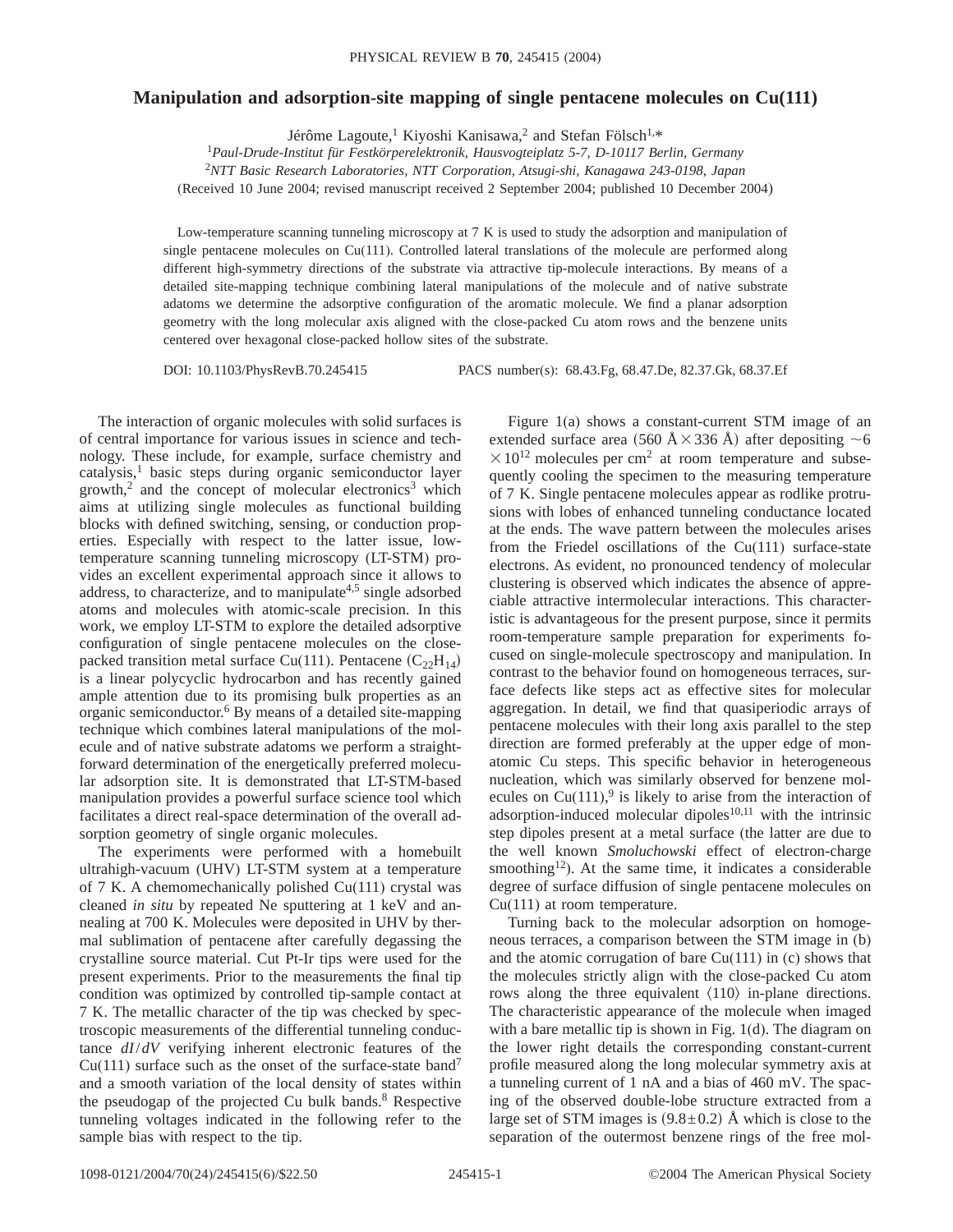

FIG. 1. Constant-current STM images of an extended Cu(111) surface area after depositing  $\sim 6 \times 10^{12}$  pentacene molecules per cm<sup>2</sup> at room temperature and subsequently cooling to the measuring temperature of 7 K [(a), 560  $\AA$  × 336  $\AA$ , 1 nA, 5 mV] and of a smaller surface area [(b), 70 Å $\times$ 70 Å, 4.4 nA, 65 mV]; molecules are aligned with their long axis parallel to the close-packed Cu rows; cf. atomic corrugation of the bare surface in (c)  $\left[28 \text{ Å} \times 28 \text{ Å}, 0.1 \mu\text{A}, 65 \text{ mV}\right]$ . Single molecules appear as rodlike features with an enhanced tunneling conductance at the ends; cf. (d) [26  $\AA \times 26 \text{ Å}$ , 1 nA, 460 mV] and diagram on the lower right, whereas submolecular resolution is obtained when transferring a molecule to the tip prior to imaging an adsorbed molecule [(e), 26 Å $\times$ 26 Å, 5 nA, −100 mV].

ecule obtained in first-principles calculations.<sup>13</sup> This signature in molecular imaging is present basically over the entire bias range investigated (from −2 V to 2 V). For negative bias voltages (i.e., in the regime of occupied states) the apparent molecular height is almost constant and amounts to  $0.6-0.7$  Å, while for positive biases it continuously increases towards a value of  $\sim$ 1.8 Å at 2 V. Contrasting the characteristic appearance as shown in Fig. 1(d), submolecular resolution is obtained when a single pentacene molecule is picked up by the tunneling tip prior to imaging an adsorbed molecule; cf. Fig. 1(e) (the conditions under which a molecule is transferred to the tip will be discussed below).<sup>14</sup> In this case, a molecular corrugation is observed which is composed of five distinct lobes. Under these specific imaging conditions the overall molecular appearance resembles the spatial variation of the wave functions calculated for states of the isolated pentacene molecule close to the highest occupied and lowest unoccupied molecular orbital (HOMO-LUMO) gap.<sup>13</sup> We interpret this finding as a clear indication that pentacene molecules adsorb in a planar geometry on Cu(111). This is a common feature of aromatic molecules adsorbed on metal surfaces.15,16

To achieve a controlled lateral manipulation of single pentacene molecules, we systematically measured the tunneling current while performing line  $scans<sup>17</sup>$  across the molecule at constant tip height and along different high-symmetry directions. Three cases are indicated in the top left panel of Fig. 2: namely, scanning parallel to the long molecular axis and the Cu rows along  $[011]$  [labeled as  $(1)$ ], scanning obliquely to the long axis and parallel to the Cu rows along [101<sup>]</sup> [labeled as (2)], and scanning perpendicular to the long axis and parallel to the  $[2\overline{1}\overline{1}]$  in-plane direction [labeled as (3)]. In each case, repetitive line scans were executed starting at an initial tip-surface separation of  $\sim$  6 Å while stepwise decreasing the tip height by 0.1 Å with each scan. In this way, the critical threshold in tip height was determined at which a lateral manipulation of the molecule takes place. For each manipulation event discussed in the following, it was verified by subsequent imaging that the molecule was shifted by a pure lateral translation and remained intact during the procedure. The current profiles obtained for the static molecule prior to a manipulation event scale according to the fundamental relation for the tunneling current  $I \sim \exp(-2\kappa z)$  with the decay constant  $\kappa$  and the tip height *z*. The open circles in diagram (1) in Fig. 2 show such a current profile obtained by scanning the tip from the starting position *A* to the final position *B* across the static molecule parallel to its long axis [case (1)]. Clearly, the current profile indicates an enhanced tunneling conductance at the molecular ends in accordance with the constant-current images in Fig. 1. To allow for a direct comparison, the current profile is rescaled to a tip height of  $\sim$ 3.5 Å at which the threshold for lateral manipulation of the molecule towards point *B* is established. The current response during manipulation is shown by the solid line in diagram (1) and reflects the commensurate hopping of the molecule along the substrate surface corrugation.<sup>18,19</sup> The detailed shape of this manipulation curve verifies that the molecule is trapped by the tip while it is manipulated across the surface: Starting the lateral tip displacement at point *A* the tip approaches the molecule and the increase in current follows the rescaled profile of the static molecule. Before the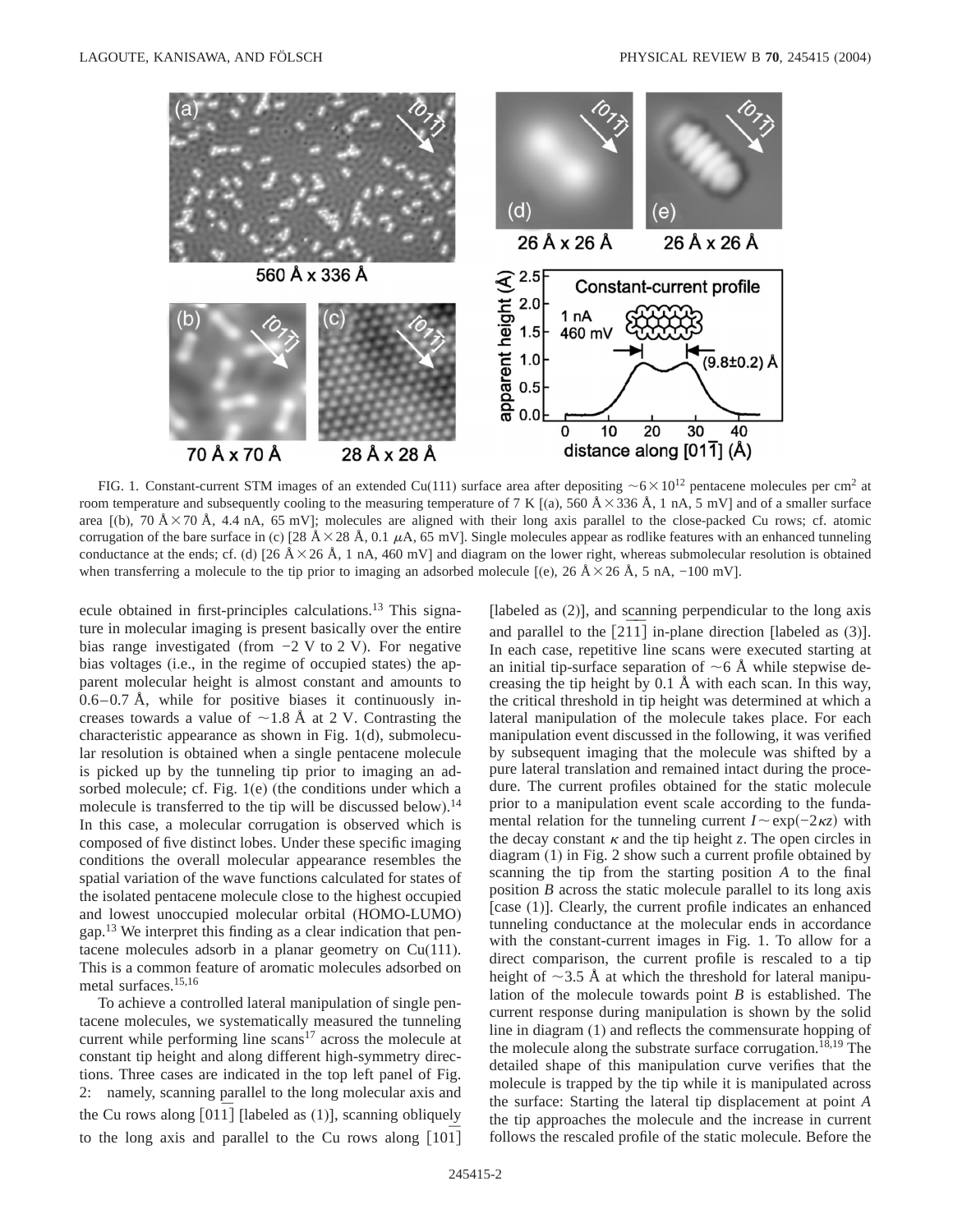

FIG. 2. Top panel: single-molecule STM image (left) and sphere model of the substrate (right) indicating three different directions labeled as (1), (2), and (3) along which lateral manipulation was performed (constant tip height, sample bias 300 mV). Bottom panel: diagrams showing the current response versus tip displacement (solid line) when manipulating the molecule along the directions  $(1)$ ,  $(2)$ , and  $(3)$  by scanning the tip from *A* to *B*; open circles indicate rescaled current profiles measured for the static molecule prior to lateral manipulation. A tip scanning speed of 17  $A/s$  was used throughout the manipulation experiment.

lateral tip position meets the molecular center, however, the molecule hops towards the tip to the left as indicated by a sudden drop in current marked by the left vertical arrow in diagram (1). This observation verifies an attractive interaction when approaching the molecule by the tip. After this initial jump, the characteristic current profile close to the molecular center is reproduced while the molecule eventually follows the tip by hopping back to the right; cf. current drop marked by the vertical arrow on the right. The subsequent current response during continued manipulation is composed of consecutive segments of the molecular profile resulting in a sawtoothlike signal which indicates that the overall interaction enforces a close proximity of the molecular center to the tip position. The period of the current modulation is  $\sim$ 2.5 Å, which is consistent with the interatomic spacing along the close-packed Cu rows  $(a_0/\sqrt{2}=2.55 \text{ Å})$ , with the cubic Cu lattice constant  $a_0$ =3.61 Å). This suggests that the molecule visits only one specific type of lattice site while it is manipulated along the Cu row direction of the surface.

The current response for manipulation according to case (2) (obliquely to the long axis and parallel to a Cu row direction) is shown in the center diagram of Fig. 2. Here, an increased proximity of the tip is required for a lateral translation of the molecule. The current response together with the rescaled molecular profile prior to manipulation (rescaled to a critical tip height of  $\sim$ 2.7 Å) clearly reflects that the molecule is manipulated via attractive interactions with the tip. In this case, however, a significant increase in current is observed during the manipulation and the response cannot be described solely by consecutive segments of the current profile of the adsorbed molecule. It is suggestive that this offset in current is due to a definite reorientation of the molecule within the tunneling gap (such as a partial "lifting") which results in a reduced effective separation between the molecule and tip. This interpretation is supported by the fact that a further increase in proximity leads to less controllable translations frequently combined with molecular rotations or even with a transfer of the molecule to the tip. Similarly, a pronounced offset in current response is observed also for manipulation according to case (3) (perpendicular to the long axis and parallel to a  $\langle 211 \rangle$  in-plane direction); cf. bottom diagram in Fig. 2. Here, the current response signal shows variations in the period and amplitude, indicating more complex changes of the molecular configuration within the tunneling gap. Yet the mean value of the period amounts to  $\sim$ 2.2 Å which is in accordance with the close-packed Cu row spacing of  $\sqrt{3}/8a_0=2.21$  Å along the  $\langle 211 \rangle$  in-plane direction.

We now address the observed trend in critical tip height at which the molecule is manipulated along the different highsymmetry directions. First, a certain degree of directional dependence in lateral manipulation may arise from the fact that the potential accounting for the tip-molecule interaction has to obey the symmetry requirements inherent to the adsorbed molecule. Second, the critical threshold for manipulation depends on the molecule-substrate interaction energy landscape experienced by the adsorbed molecule. This energy landscape will depend on the detailed bonding geometries and structural relaxations which are not available from the present data alone. Nonetheless, in order to interpret the observed behavior we propose a qualitative argument starting from the fact that an ideal incommensurate overlayer structure "floats" atop its substrate; i.e., the overlayersubstrate interaction energy is zero. $20$  Bearing this general result in mind and assuming that the adsorbed pentacene molecule is not in perfect registry<sup>21</sup> with the Cu(111) surface corrugation, it is suggestive that a smoother energy landscape variation would occur along the Cu row direction parallel to the long molecular axis [case (1)] than along a Cu row direction inclined to the long axis [case (2)]. This effect may be even enhanced by a different degree of nonregistry along the short- and long-symmetry axes of the molecule. In the hypothetical case of an infinitely extended and strictly periodic polyacene molecule which is incommensurate with the periodicity of the Cu rows, the energy landscape variation along the molecular axis would again vanish.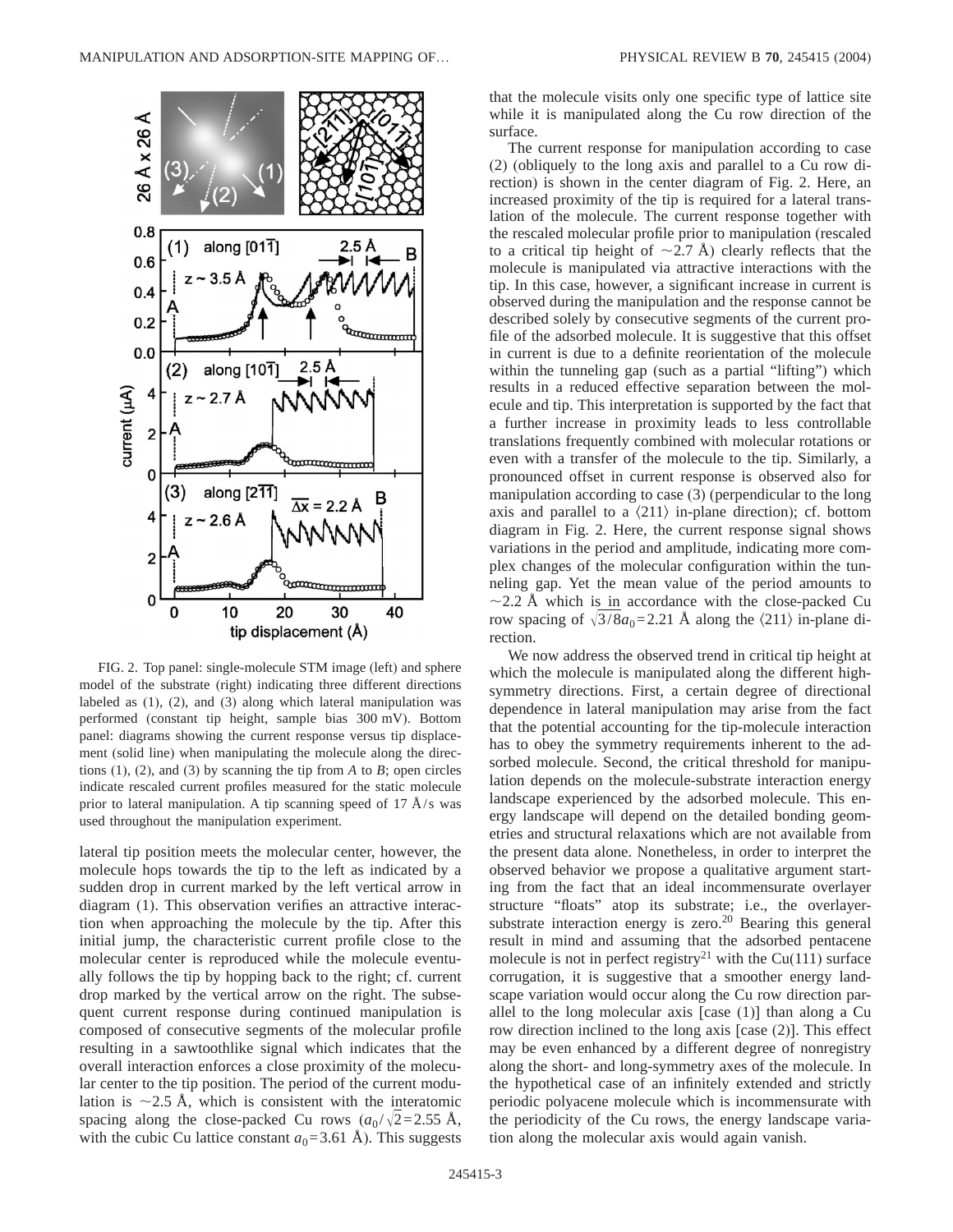

FIG. 3. (a) STM image (105  $\AA \times 105$   $\AA$ , 1 nA, 500 mV) showing two assembled Cu adatom chains and a pentacene molecule located close to the intersection point of the chain directions (dashed lines). Diagram (b) summarizes positions of the molecular center with respect to the indicated coordinate system after repeated repositioning of the molecule (gray circles) and shows that only one specific lattice site is occupied. (c) STM image (70 Å  $\times$  35 Å, 1 nA, 1V) of a Cu<sub>10</sub> chain marking a reference line of fcc lattice sites (dashed line) together with a dimer (lower right) as a marker for an on-top site; values of the dimer-reference line separation measured after repeated dimer repositioning are drawn as gray circles in diagram (d). (e) Sphere model of the Cu(111) surface (gray: top layer, black: second layer, white: third layer) with a monatomic adatom chain (white spheres); the registry of the chain relative to the adjacent Cu rows of the substrate is also indicated. The hexagonal cell in which dimeric intracell diffusion occurs is shown on the right. The structure model of the planar pentacene molecule (bold white lines) indicates the adsorption geometry extracted from the site-mapping measurements with the molecular center located over a hcp hollow site of the substrate.

The manipulation data summarized in Fig. 2 were obtained at a sample bias of 300 mV while scanning the tip at constant height. On the basis of a large data set taken at various sample biases and tip heights it turns out that the specific result of a lateral manipulation procedure depends to a minor extent also on the tip condition such as the atomicscale shape of the tip. Nevertheless, there is clear evidence for a general trend: We find only a moderate effect of the sample bias showing a slightly enhanced tendency towards molecular rotation and transfer to the tip for negative biases compared to positive biases. In contrast, the proximity of the tip represents the crucial parameter in determining whether the molecule is laterally shifted, rotated, or even picked up by the tunneling tip. This observation suggests that for the present system the tip-molecule interaction is governed primarily by attractive chemical forces rather than by effects of the tip-induced electric field.

Finally, the capability of controlled lateral manipulation is utilized to unambiguously determine the adsorption site of the single molecule. In a first step, Cu adatoms were created by controlled tip-surface contact at 7 K and monatomic Cu chains with the intrinsic Cu-Cu spacing of 2.55 Å were assembled by atomic manipulation along the close-packed row direction.<sup>8,22</sup> Apart from their intriguing electronic properties,<sup>8</sup> these atomic-scale objects can be employed as markers for the surface lattice since the Cu chain atoms reside on face-centered-cubic (fcc) hollow sites of the substrate.<sup>22</sup> The STM image in Fig.  $3(a)$  shows a surface area where a  $Cu_{17}$  and a  $Cu_{15}$  chain were assembled by manipulating Cu adatoms along the  $\overline{[110]}$  and  $\overline{[101]}$  directions, respectively. The intersection point of the chain directions marks a fcc hollow site of the substrate. In the following, this reference point is chosen as the origin of a coordinate system with the *x* axis pointing along  $\begin{bmatrix} 1 & 10 \end{bmatrix}$  and the *y* axis pointing along  $\left[\overline{112}\right]$  [cf. upper right corner of Fig. 3(a)]. In a second step, a pentacene molecule was manipulated in the vicinity of the reference point including lateral translations and rotations of the molecule. The diagram in Fig. 3(b) summarizes the positions of the molecular center (cf. gray circles) relative to the fcc hollow site at  $x=y=0$  extracted from a sequence of 19 manipulation events. Within a mean deviation of 5%, all measured positions lie on a  $(1 \times 1)$  surface lattice as denoted by the hexagonal grid in the diagram (cf. solid lines). This shows that the center of the adsorbed molecule occupies only one specific lattice site. Within an accuracy of 8%, the three lattice points of the hexagonal grid closest to the origin are located at  $[0,2a_1/3]$  and  $[\pm \sqrt{1/8}a_0, -a_1/3]$ , respectively (here and in the following, the Cu row spacing  $\sqrt{3/8a_0}$  along the  $\langle 211 \rangle$  in-plane directions is abbreviated as  $a_{\perp}$ ). Hence, the adsorption site under question corresponds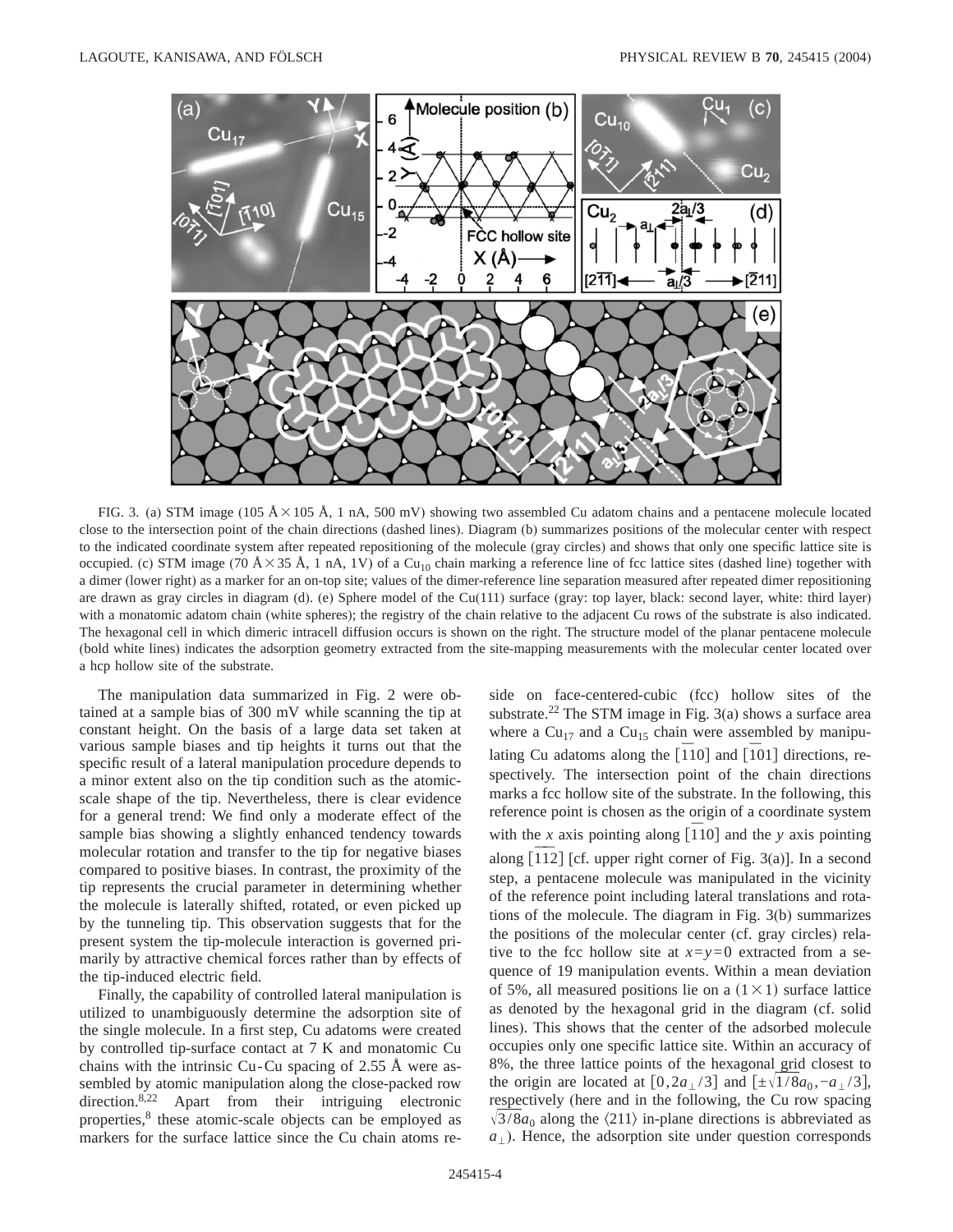either to the on-top site or to the hexagonal-close-packed (hcp) hollow site of the substrate.

In order to distinguish between these two possibilities the crystallographic surface orientation has to be determined which again can be achieved by means of atomic manipulation. To do so, we applied a site-mapping technique similar to that introduced by Repp *et al.*<sup>22</sup> In detail, we measured the distance between a monatomic Cu chain and a Cu dimer which was repetitively repositioned by manipulation. The STM image in Fig. 3(c) shows a  $Cu<sub>10</sub>$  chain assembled along  $\lfloor 011 \rfloor$  together with two Cu monomers and a Cu dimer to the lower right. As found by experiment and calculations,  $2^2$  the Cu dimer diffuses locally at temperatures  $>5$  K within a cell of adjacent hcp and fcc sites centered around an on-top site of the Cu(111) substrate. The corresponding hexagonal cell is depicted on the right of the sphere model in Fig. 3(e) together with the hcp sites (dashed lines) and the fcc sites (solid lines) centered around the on-top site. The intracell diffusion causes an unstable and round-shaped appearance of the Cu dimer in STM images $8,22$  as evident from the data in Fig. 3(c). In the present site-mapping procedure the Cu dimer serves as a marker for on-top site positions while the Cu chain determines a reference line of fcc sites along [011]; cf. white dashed line in the STM image and in the sphere model. The diagram in Fig. 3(d) shows the measured positions of the Cu dimer (gray circles) with respect to the reference line (dashed vertical line) after repeated repositioning. The data are consistent with the spacing of  $a_{\perp} = \sqrt{3}/8a_0$  between adjacent close-packed Cu rows as indicated by the vertical solid lines and yield the crystallographic orientation of the surface: The separation between the reference line and the nearest Cu row is  $a_{\perp}/3$  along [2 $\overline{11}$ ] and  $2a_{\perp}/3$  along [2 $\overline{2}11$ ] as also illustrated in the sphere model. This information determines the relative arrangement of fcc and hcp sites at the substrate surface. Together with the molecular registry information [cf. Fig. 3(b)] it follows that the adsorbed molecule is centered over the hcp hollow site of the substrate. This adsorption geometry is illustrated in the sphere model where the structure of the planar molecule is indicated by bold white lines.

Owing to the fact that adsorption-induced molecular relaxations are common for benzene on close-packed transition metal surfaces,<sup>23</sup> it is likely that also pentacene adsorbed on Cu(111) adopts a relaxed conformation different from the structure of the free molecule. On the basis of the present experimental data alone, however, it is not possible to quantify structural intramolecular relaxations. Hence, for simplicity the dimensions of the free molecule<sup>13</sup> were drawn in the structure model in Fig. 3(e). Nonetheless, as a major characteristic of the adsorption geometry it is evident that respective benzene rings of the molecule are basically centered around hcp hollow sites. This observation is consistent with the overall behavior found by experiment<sup>23–25</sup> and  $calculations<sup>26,27</sup>$  for benzene adsorbed on various closepacked transition metals where the molecule occupies highly coordinated lattice sites (i.e., bridge sites and hollow sites) of the substrate. In the present case, however, a clear selectivity is found which favors the hcp hollow site over the fcc hollow site. A potential mechanism leading to an energetic nonequivalence between the hcp and fcc hollow sites may involve adsorption-induced relaxations not only of the molecule but also of the topmost substrate surface layers. Our present findings thus suggest that the substrate surface actively participates in the process of structural relaxation to lower the total energy of the system, rather than being a merely static template upon which adsorption occurs [it is noted that atomic-scale surface restructuring induced by adsorbed aromatic molecules has been reported recently for the  $Cu(110)$  surface<sup>28</sup>]. We encourage future theoretical calculations to be combined with experimental structure data as provided here. Such a complementary approach will be most effective to address the difficult problem of bonding geometries and relaxation processes involved in the adsorption of organic molecules on surfaces.

In conclusion, the controlled lateral manipulation and adsorptive configuration of single pentacene molecules on the Cu(111) surface were investigated by LT-STM. Basic structural information on the adsorption geometry was extracted from a series of imaging and manipulation experiments. The planar molecule adopts a flat adsorption geometry with its long symmetry axis aligned with the close-packed Cu row directions along  $\langle 110 \rangle$ . The molecular center occupies exclusively the hcp hollow site of the substrate surface. LT-STMbased real-space information as obtained here is valuable since it provides direct insight into the adsorptive configuration of surface-supported organic molecules. The availability of this information is a prerequisite for studies of advanced complexity such as, e.g., the interaction and interconnection of single molecules with assembled atomic-scale surface structures.

The authors highly appreciate fruitful discussions with Jascha Repp and Gerhard Meyer. J.L. and S.F. gratefully acknowledge financial support by the European Union RTN Network Project NANOSPECTRA (Contract No. HPRN-CT-2002–00320).

- \*Corresponding author. Electronic mail: foelsch@pdi-berlin.de
- 1N. D. Spencer and G. A. Somorjai, Rep. Prog. Phys. **46**, 1 (1983). <sup>2</sup>F.-J. Meyer zu Heringdorf, M. C. Reuter, and R. M. Tromp, Nature (London) **412**, 517 (2001).
- 3C. Joachim, J. K. Gimzewski, and A. Aviram, Nature (London) **408**, 541 (2000).
- 4D. M. Eigler and E. K. Schweizer, Nature (London) **344**, 524

(1990).

- 5G. Meyer, S. Zöphel, and K. H. Rieder, Phys. Rev. Lett. **77**, 2113 (1996).
- <sup>6</sup>See, e.g., X. L. Chen, A. J. Lovinger, Z. Bao, and J. Sapjeta, Chem. Mater. **13**, 1341 (2001).
- 7M. F. Crommie, C. P. Lutz, and D. M. Eigler, Nature (London) **363**, 524 (1993).